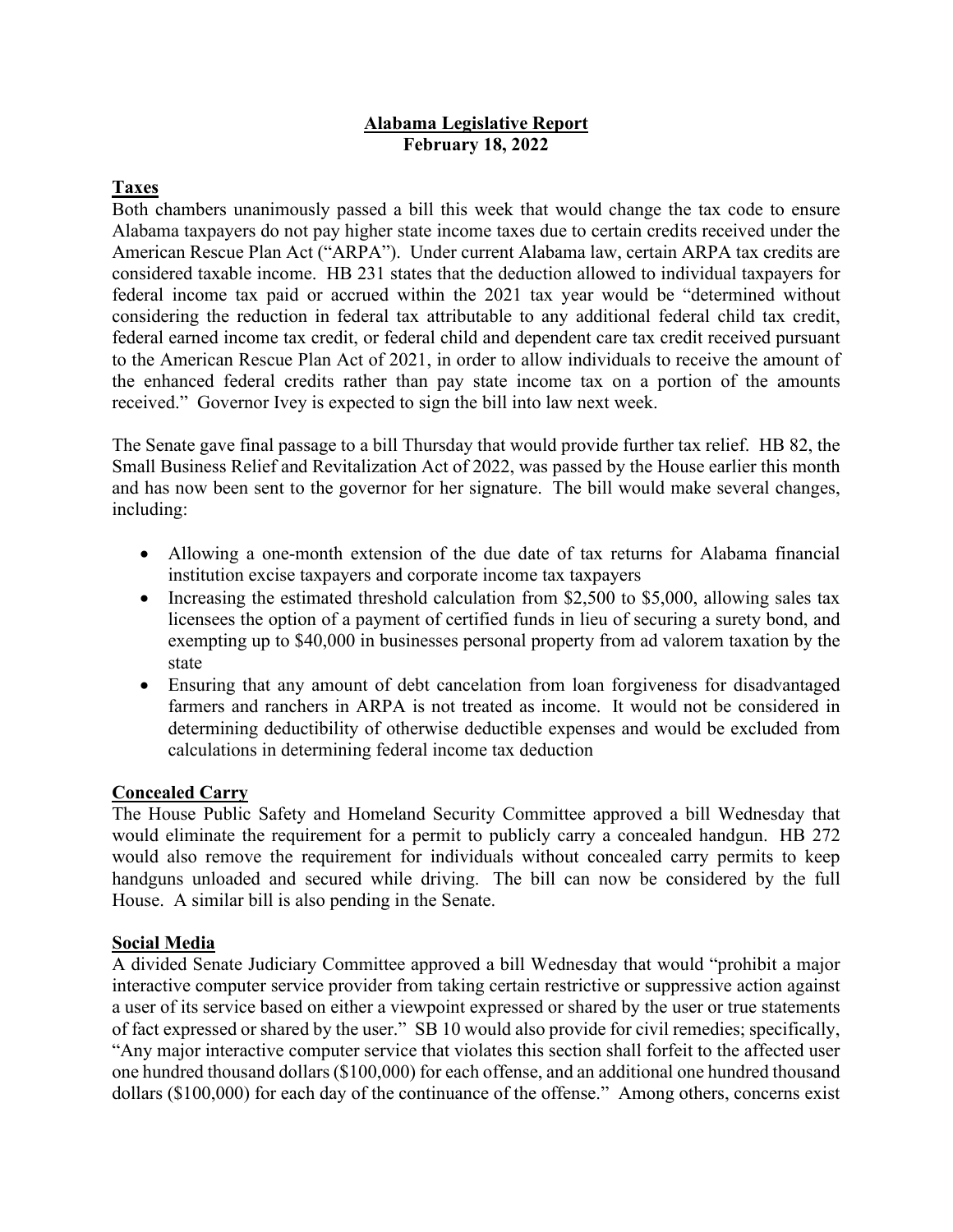regarding the uneven application of the legislation for such service providers not having a physical presence in Alabama.

### **School Choice**

There was no formal movement on the school choice legislation this week, although negotiations continue amid considerable public input. On the Senate side, Sen. Marsh continues to tweak his SB 140, which was amended and approved by the Senate Education Policy Committee on February 2. Meanwhile, Rep. Meadows is working on her Parent's Choice Act in the House. HB 245 is pending in the House Ways and Means Education Committee.

## **Military Investment**

The Senate approved a legislative package Tuesday comprised of multiple bills aimed at continuing Alabama's strong relationship with the military and veterans. The bills now move to the House for consideration.

- SB 28 would create the Space National Guard within the Alabama National Guard if the federal government creates the Space National Guard in the NDAA by FY25
- SB 99 would create a compact allowing psychologists and counselors licensed to practice in participating states to also practice within Alabama. There is also a House companion for SB 99. SB 167 would create a similar standard for occupational therapists.
- SB 141 would extend the deadline for various occupational licensure boards to allow military spouses licensed in other states to practice while in Alabama
- SB 116 would make it easier for children of active military members moving to Alabama to enroll in local school in advance and without proof of residency. There is also a House companion to this bill
- SB 119 would expand scholarships provided under the Alabama G.I. and Dependents' Educational Benefit Act to include in-state private two-and four-year colleges and adds the U.S. Space Command to qualifying branches

# **Literacy**

The Senate Education Policy Committee approved a bill Wednesday that would postpone the Alabama Literacy Act reading requirement for third graders until the 2023-2024 school year. SB 200 would delay the accountability aspect of the law, postponing the holdback provision for two years. Last year, Governor Ivey vetoed a bill that would have done something similar. This year, she is supporting a one-year delay in a separate House bill, HB 220, sponsored by the author of the original 2019 law. The Senate bill, SB 200, can now be considered by the full Senate.

# **School Technology**

The Senate passed a bill Thursday that would expand eligible uses for school Advancement and Technology Fund money. SB 175 would amend the Education Trust Fund Rolling Reserve Act to allow funds in the Education Trust Fund Advancement and Technology Fund to be used for "capital outlay expenses," which could conceivably include computers and other hardware. The bill now moves to the House for consideration.

# **Teacher Certification**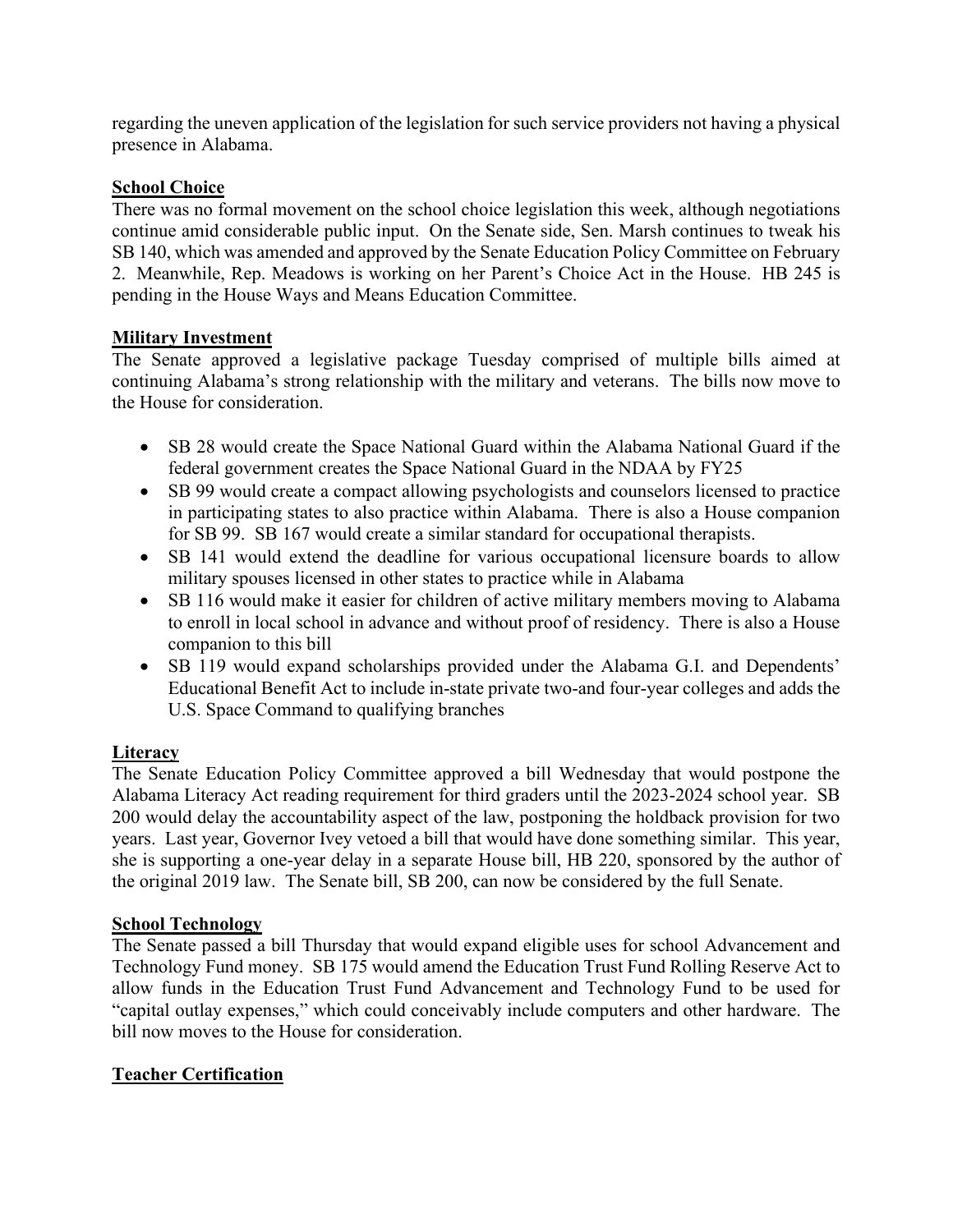The House Education Policy Committee approved a bill Wednesday that would "authorize the issuance of a professional educator certificate to qualified individuals who have held an alternative certificate for one year, instead of three years." HB 307 would also "authorize the State Board of Education to authorize the State Superintendent of Education to issue a professional educator certificate to a qualified individual who completes an alternative teacher preparation program offered by an approved alternative teacher education preparation organization." The bill can now be considered by the full House.

#### **Rioting**

The House delayed a vote Wednesday on an anti-rioting bill approved in committee last week. HB 2, the Anti-Aggravated Riot Act, would define a "riot" as "the assemblage of five or more persons resulting in conduct which creates an immediate danger of damage to property or injury to persons." Attending such an assemblage after a dispersal order by police would be punishable by a mandatory 30 days in jail, and anyone arrested for rioting would have to be held for 24 hours without bail.

#### **School Bathrooms**

The House Education Policy Committee approved a bill Wednesday that would "require public K-12 schools to designate the use of rooms where students may be in various stages of undress upon the basis of biological sex." HB 322 would "require every multiple occupancy restroom or changing area designated for student use to be used by individuals based on their biological sex" and would include but not be limited to school restrooms, locker rooms, changing rooms, or shower rooms. The bill can now be considered by the full House, where it has ample Republican support.

### **HB 0298 | Randall Shedd**

[Broadband, revising broadband accessibility grant program, increasing minimum threshold speed, expanding](https://url.emailprotection.link/?bdcMlAL-3U9xqxpyCHbQ0ixKvK_SCELZ1EIEMgowX3Oz6Urx5wLBLHg9VXNAiSQwkfUMV7SHeRR_E2_7n1V43-rmM48JMFoNzC1Vm_qSYfAI2SqHeuR4q5YGkY47ISKXEJ8459ybpTeh2UE3f8eH2IY4ayqFFBiA_7-U4NFUfi4BICoIGhqq8e0jpQLWqAKTZ0TZS7iA4tHGo6g4PxE6khs1xzjnAVrTVI7iUPhBE4R1SffSHzBfupNG5cCpLkgrp4J1Ye5Kr4_AQO-W5LukDyeIrnTo2L_5QxVhOAs7qW8hmuzRdxtixgS40e9EjGJlYB3d1d92DaAfpag560m0SCd6PSXct4r91M4a-OWIHlMm8NodoFpoaRhuNiJr2eFIRwONEh5eugliqU0SPaNnknyl3o4Fju-YCzNSDKR0UKNQj1Lv4AFOH1AB0ZCVU3Py3n2Ihj5CPzi_3d9N0l6xVodKLbTyRSk1n5a7L2qNnaKOalpfw8SXCeeXVH6Wl1qaUtMEfkWfO8_5htnypJh6s7ye1ggW_wN7bEg0G1VfjRkDdWDTkYD9UtxVVfDlerdCb8zm07XUkkFv5aaCYGK7THx9J0QAnsINHm0XcLoz6UIVZB94EietkHbkfzCMup4Pd)  [program to governmental entities, revising grant application process, Sec. 41-23-211, 41-23-212, 41-23-213,](https://url.emailprotection.link/?bdcMlAL-3U9xqxpyCHbQ0ixKvK_SCELZ1EIEMgowX3Oz6Urx5wLBLHg9VXNAiSQwkfUMV7SHeRR_E2_7n1V43-rmM48JMFoNzC1Vm_qSYfAI2SqHeuR4q5YGkY47ISKXEJ8459ybpTeh2UE3f8eH2IY4ayqFFBiA_7-U4NFUfi4BICoIGhqq8e0jpQLWqAKTZ0TZS7iA4tHGo6g4PxE6khs1xzjnAVrTVI7iUPhBE4R1SffSHzBfupNG5cCpLkgrp4J1Ye5Kr4_AQO-W5LukDyeIrnTo2L_5QxVhOAs7qW8hmuzRdxtixgS40e9EjGJlYB3d1d92DaAfpag560m0SCd6PSXct4r91M4a-OWIHlMm8NodoFpoaRhuNiJr2eFIRwONEh5eugliqU0SPaNnknyl3o4Fju-YCzNSDKR0UKNQj1Lv4AFOH1AB0ZCVU3Py3n2Ihj5CPzi_3d9N0l6xVodKLbTyRSk1n5a7L2qNnaKOalpfw8SXCeeXVH6Wl1qaUtMEfkWfO8_5htnypJh6s7ye1ggW_wN7bEg0G1VfjRkDdWDTkYD9UtxVVfDlerdCb8zm07XUkkFv5aaCYGK7THx9J0QAnsINHm0XcLoz6UIVZB94EietkHbkfzCMup4Pd)  [41-23-214 am'd.](https://url.emailprotection.link/?bdcMlAL-3U9xqxpyCHbQ0ixKvK_SCELZ1EIEMgowX3Oz6Urx5wLBLHg9VXNAiSQwkfUMV7SHeRR_E2_7n1V43-rmM48JMFoNzC1Vm_qSYfAI2SqHeuR4q5YGkY47ISKXEJ8459ybpTeh2UE3f8eH2IY4ayqFFBiA_7-U4NFUfi4BICoIGhqq8e0jpQLWqAKTZ0TZS7iA4tHGo6g4PxE6khs1xzjnAVrTVI7iUPhBE4R1SffSHzBfupNG5cCpLkgrp4J1Ye5Kr4_AQO-W5LukDyeIrnTo2L_5QxVhOAs7qW8hmuzRdxtixgS40e9EjGJlYB3d1d92DaAfpag560m0SCd6PSXct4r91M4a-OWIHlMm8NodoFpoaRhuNiJr2eFIRwONEh5eugliqU0SPaNnknyl3o4Fju-YCzNSDKR0UKNQj1Lv4AFOH1AB0ZCVU3Py3n2Ihj5CPzi_3d9N0l6xVodKLbTyRSk1n5a7L2qNnaKOalpfw8SXCeeXVH6Wl1qaUtMEfkWfO8_5htnypJh6s7ye1ggW_wN7bEg0G1VfjRkDdWDTkYD9UtxVVfDlerdCb8zm07XUkkFv5aaCYGK7THx9J0QAnsINHm0XcLoz6UIVZB94EietkHbkfzCMup4Pd)

Feb 08, 2022 - Read for the first time and referred to the House of Representatives committee on Urban and Rural Development

House Committee: Urban and Rural Development

Senate Committee:

### **HB 0241 | Terri Collins**

[Workforce Development, Alabama Credential Quality and Transparency Act and the Alabama Workforce](https://url.emailprotection.link/?by1TmPCRJfQOhixe9LHcydrKbuux5lC8oKsTTxC9ciYJX0Xg2gWSmGfY2wVMp0SNTWZ10bYHo0vdbVtcBjCKzR17OIjGD2ROuznYt6c04NznQJZGhFG2yx_5A0X7tHcP4mFMTf4zDNOEKLQSVneslPsqJrGSM068dPochDxL7mbpbrCVwp8pJOXaJT398xXLX7I783XxTLaSQSg8gQGDswdlFtBJdvgtPsMT7y8FYU-pLr72ZEed8fYV9gGHBBUv4RvQS-okrJi9OggQGJmo8M3Fn-f6hWC4eKhqIJZWo3_lquoeTJJUHS3Q-H1GDqwhrMgYs_ModI3uAVxuq33VJDifLaT1uUFq2WsnEs59EVbf8B8ePiHforiWYP1Y7w5EcTmlyKQqmFy6nVGcejLp1Myx17arTKv1tWJJ2dDmvGHBM_LVoTw05XtuU0MwFjdmNr3R_MN3K4xRsUY7ezal0LpcdC7Cp-mJPf1mqqTrfa6akuTIfDRYicyKk1B91QHxom2lcrNQ43mmULo-mZJIGgMK2tsClxdJDWXox6NOF6cxdDmp1li_ngl1JWTbBiwSMRrJASu527nMGuHzOqKdZ-6d448Mp9OmB9eKaY8zOPDN_LomIyKzPCE5bgFU8uHTb)  [Council Committee on Credential Quality and Transparency, would establish the Alabama Terminal on Linking](https://url.emailprotection.link/?by1TmPCRJfQOhixe9LHcydrKbuux5lC8oKsTTxC9ciYJX0Xg2gWSmGfY2wVMp0SNTWZ10bYHo0vdbVtcBjCKzR17OIjGD2ROuznYt6c04NznQJZGhFG2yx_5A0X7tHcP4mFMTf4zDNOEKLQSVneslPsqJrGSM068dPochDxL7mbpbrCVwp8pJOXaJT398xXLX7I783XxTLaSQSg8gQGDswdlFtBJdvgtPsMT7y8FYU-pLr72ZEed8fYV9gGHBBUv4RvQS-okrJi9OggQGJmo8M3Fn-f6hWC4eKhqIJZWo3_lquoeTJJUHS3Q-H1GDqwhrMgYs_ModI3uAVxuq33VJDifLaT1uUFq2WsnEs59EVbf8B8ePiHforiWYP1Y7w5EcTmlyKQqmFy6nVGcejLp1Myx17arTKv1tWJJ2dDmvGHBM_LVoTw05XtuU0MwFjdmNr3R_MN3K4xRsUY7ezal0LpcdC7Cp-mJPf1mqqTrfa6akuTIfDRYicyKk1B91QHxom2lcrNQ43mmULo-mZJIGgMK2tsClxdJDWXox6NOF6cxdDmp1li_ngl1JWTbBiwSMRrJASu527nMGuHzOqKdZ-6d448Mp9OmB9eKaY8zOPDN_LomIyKzPCE5bgFU8uHTb)  [and Analyzing Statistics \(ATLAS\) on Career Pathways Act, and would establish the Alabama College and](https://url.emailprotection.link/?by1TmPCRJfQOhixe9LHcydrKbuux5lC8oKsTTxC9ciYJX0Xg2gWSmGfY2wVMp0SNTWZ10bYHo0vdbVtcBjCKzR17OIjGD2ROuznYt6c04NznQJZGhFG2yx_5A0X7tHcP4mFMTf4zDNOEKLQSVneslPsqJrGSM068dPochDxL7mbpbrCVwp8pJOXaJT398xXLX7I783XxTLaSQSg8gQGDswdlFtBJdvgtPsMT7y8FYU-pLr72ZEed8fYV9gGHBBUv4RvQS-okrJi9OggQGJmo8M3Fn-f6hWC4eKhqIJZWo3_lquoeTJJUHS3Q-H1GDqwhrMgYs_ModI3uAVxuq33VJDifLaT1uUFq2WsnEs59EVbf8B8ePiHforiWYP1Y7w5EcTmlyKQqmFy6nVGcejLp1Myx17arTKv1tWJJ2dDmvGHBM_LVoTw05XtuU0MwFjdmNr3R_MN3K4xRsUY7ezal0LpcdC7Cp-mJPf1mqqTrfa6akuTIfDRYicyKk1B91QHxom2lcrNQ43mmULo-mZJIGgMK2tsClxdJDWXox6NOF6cxdDmp1li_ngl1JWTbBiwSMRrJASu527nMGuHzOqKdZ-6d448Mp9OmB9eKaY8zOPDN_LomIyKzPCE5bgFU8uHTb)  [Career Readiness Act estab, public database on educational and occupational credentials and competencies](https://url.emailprotection.link/?by1TmPCRJfQOhixe9LHcydrKbuux5lC8oKsTTxC9ciYJX0Xg2gWSmGfY2wVMp0SNTWZ10bYHo0vdbVtcBjCKzR17OIjGD2ROuznYt6c04NznQJZGhFG2yx_5A0X7tHcP4mFMTf4zDNOEKLQSVneslPsqJrGSM068dPochDxL7mbpbrCVwp8pJOXaJT398xXLX7I783XxTLaSQSg8gQGDswdlFtBJdvgtPsMT7y8FYU-pLr72ZEed8fYV9gGHBBUv4RvQS-okrJi9OggQGJmo8M3Fn-f6hWC4eKhqIJZWo3_lquoeTJJUHS3Q-H1GDqwhrMgYs_ModI3uAVxuq33VJDifLaT1uUFq2WsnEs59EVbf8B8ePiHforiWYP1Y7w5EcTmlyKQqmFy6nVGcejLp1Myx17arTKv1tWJJ2dDmvGHBM_LVoTw05XtuU0MwFjdmNr3R_MN3K4xRsUY7ezal0LpcdC7Cp-mJPf1mqqTrfa6akuTIfDRYicyKk1B91QHxom2lcrNQ43mmULo-mZJIGgMK2tsClxdJDWXox6NOF6cxdDmp1li_ngl1JWTbBiwSMRrJASu527nMGuHzOqKdZ-6d448Mp9OmB9eKaY8zOPDN_LomIyKzPCE5bgFU8uHTb)  [created, workforce database for students, job seekers, and employers re credentials and competencies](https://url.emailprotection.link/?by1TmPCRJfQOhixe9LHcydrKbuux5lC8oKsTTxC9ciYJX0Xg2gWSmGfY2wVMp0SNTWZ10bYHo0vdbVtcBjCKzR17OIjGD2ROuznYt6c04NznQJZGhFG2yx_5A0X7tHcP4mFMTf4zDNOEKLQSVneslPsqJrGSM068dPochDxL7mbpbrCVwp8pJOXaJT398xXLX7I783XxTLaSQSg8gQGDswdlFtBJdvgtPsMT7y8FYU-pLr72ZEed8fYV9gGHBBUv4RvQS-okrJi9OggQGJmo8M3Fn-f6hWC4eKhqIJZWo3_lquoeTJJUHS3Q-H1GDqwhrMgYs_ModI3uAVxuq33VJDifLaT1uUFq2WsnEs59EVbf8B8ePiHforiWYP1Y7w5EcTmlyKQqmFy6nVGcejLp1Myx17arTKv1tWJJ2dDmvGHBM_LVoTw05XtuU0MwFjdmNr3R_MN3K4xRsUY7ezal0LpcdC7Cp-mJPf1mqqTrfa6akuTIfDRYicyKk1B91QHxom2lcrNQ43mmULo-mZJIGgMK2tsClxdJDWXox6NOF6cxdDmp1li_ngl1JWTbBiwSMRrJASu527nMGuHzOqKdZ-6d448Mp9OmB9eKaY8zOPDN_LomIyKzPCE5bgFU8uHTb)  [created](https://url.emailprotection.link/?by1TmPCRJfQOhixe9LHcydrKbuux5lC8oKsTTxC9ciYJX0Xg2gWSmGfY2wVMp0SNTWZ10bYHo0vdbVtcBjCKzR17OIjGD2ROuznYt6c04NznQJZGhFG2yx_5A0X7tHcP4mFMTf4zDNOEKLQSVneslPsqJrGSM068dPochDxL7mbpbrCVwp8pJOXaJT398xXLX7I783XxTLaSQSg8gQGDswdlFtBJdvgtPsMT7y8FYU-pLr72ZEed8fYV9gGHBBUv4RvQS-okrJi9OggQGJmo8M3Fn-f6hWC4eKhqIJZWo3_lquoeTJJUHS3Q-H1GDqwhrMgYs_ModI3uAVxuq33VJDifLaT1uUFq2WsnEs59EVbf8B8ePiHforiWYP1Y7w5EcTmlyKQqmFy6nVGcejLp1Myx17arTKv1tWJJ2dDmvGHBM_LVoTw05XtuU0MwFjdmNr3R_MN3K4xRsUY7ezal0LpcdC7Cp-mJPf1mqqTrfa6akuTIfDRYicyKk1B91QHxom2lcrNQ43mmULo-mZJIGgMK2tsClxdJDWXox6NOF6cxdDmp1li_ngl1JWTbBiwSMRrJASu527nMGuHzOqKdZ-6d448Mp9OmB9eKaY8zOPDN_LomIyKzPCE5bgFU8uHTb)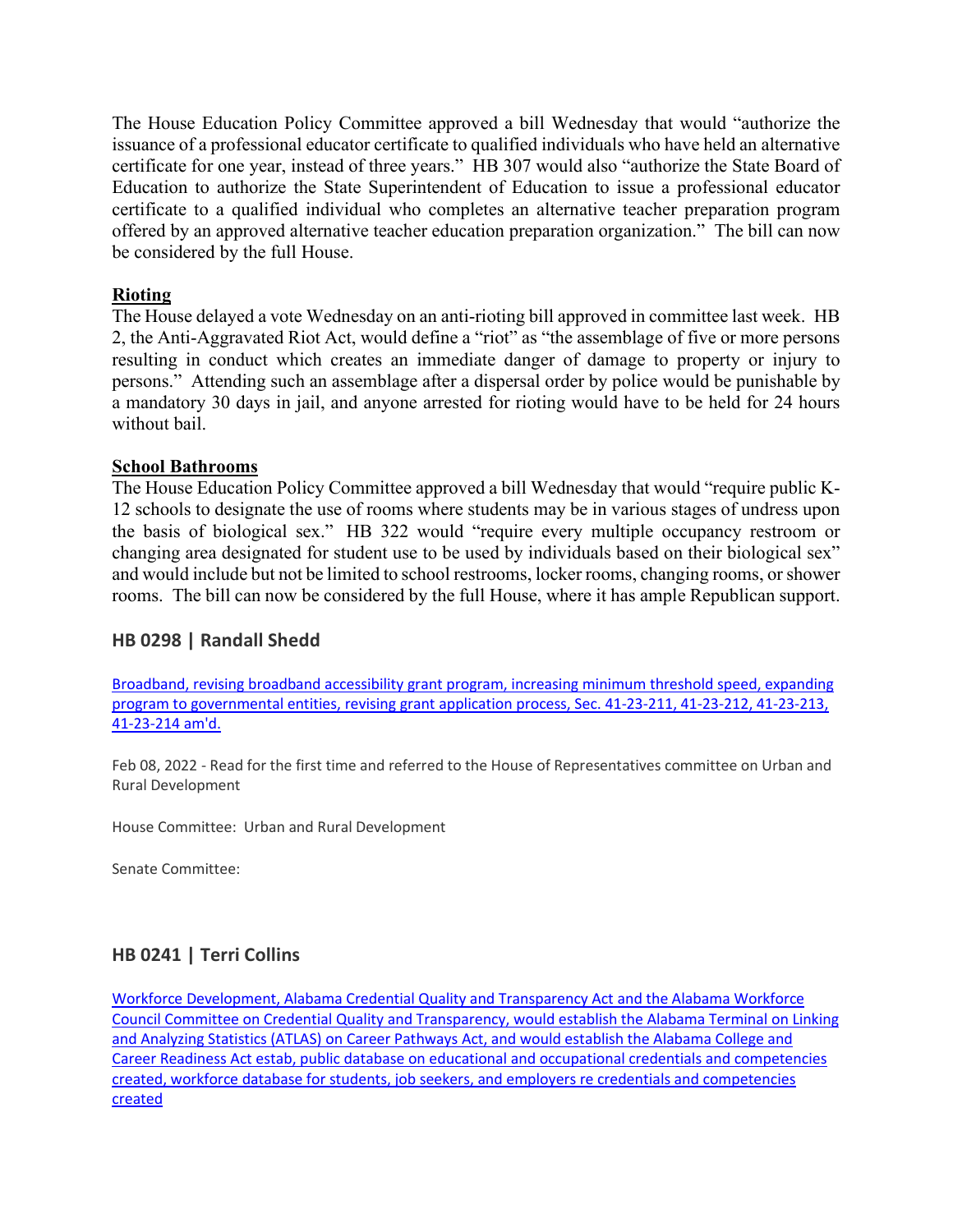Feb 15, 2022 - Read for the first time and referred to the Senate committee on Governmental Affairs

House Committee:

Senate Committee: Governmental Affairs

#### **HB 0207 | Kyle South**

[Airports, Alabama Airport Economic and Infrastructure Program, established](https://url.emailprotection.link/?bJPneDVdwnkW_jzp5tU38RlEUEzB5_A2EoQEHqFDL5hKWezuTWRfLFHMYm5f5mDdQjaApKvosSO_jznQJtP4A5d1A6CLVQjcgzAY06Xl0xyAVg8jYIzJYj9sVF88PnMzCUWRgb4wR8HaXqB6nmQ65hfKp8PP-gB9xPb6p5pCFwnj0ywmbrm_kRaFMPsorAFajieXWCiR7mO51SyjcVqnOnzFIJaOuUhmeyNR-XmVgbiEiBV8Mvqx8mmdXzjFLUC7ZSXZz6Y-M2Pj-SCPKBmoL3PnnUQURc1NtN22H9BPQ7LGqIiEDzyTvNit7HvvofMobHs7TwIR35TWftAItO0XdregyZF7c-uRWdfh0T2u6bWzzsyAu5L7E2bdxvMMRcvZtuo2qR21wZugcqS_izGYxtZTmsgIXpQAM5JQGEUYaPH_cSgewt6bIGHtEWjP6eFXjKaxtwHh1EHd6euY2Aad_tjVOLewaP9L6Q9G_BNZox1_33ZRt-9AcDMg1VnY0Pr5hr8Sp8fPzC-LXacH4WmWvH3QhLz1IPs47mJZBj4CANK8O58o3iqX3gihnjaGrraCxPillypx1ecoSEXfiYH8GAY1QOLlpRzi6XJ9JA9ZKeJTzmJbVm_OfJztR6vOqvEL4)

Feb 02, 2022 - Read for the first time and referred to the House of Representatives committee on Ways and Means General Fund

House Committee: Ways and Means General Fund

Senate Committee:

#### **SB 0125 | Clay Scofield**

[Broadband, authorizing the state, county, or a municipality to grant certain monies for broadband](https://url.emailprotection.link/?bx3Z-cWd4eCKONAbwGvAlajRhMx_Di03NMj6te73sqTAYyzrYNmWSe1arS4YMessh5w9KxutmaOPO1mG7XJWvPA0dls2_-AcQ2kg7nFyObUAG9PosbryLfP1I5ZmseoTevvQ2r8wCUL2U3lQm-2qsjRn0hFx11PIagvSD4wGIu5reF8M_4HdyjPvQAdSOaQKkZX4a8OGSrz58ss94JcQ3FRJPDzsWV_jw7L_EVELIFHo88bUztae8HhNjUhss1nGh8LDwn6pxp9Ird5N-KYDzKsc39nXpfB1IAXPGFUMT6j5PAULizvlt5fOxabbIwXe996ZygDkLuICn2XoPSo7YZ9FiX2wZ5g_4NWfjLHExs8Uv4K-I7KI8hicMSkA1phz2iNghOe6LxCDqgdVRyhk2-vad8NJFWRODRwgaexQivhdVrOlWKQJIw3x7MYrwRBMrHIeERGJl2-F6et68UoEcHYjPbRrFqsvl8i8JHlhORFBz4y32TvdAYMJW3JvkbnqxKBnaUPmxUch6HWraCkEmCIRr2NwB7DofSKcpRLNBOGXN6WPtBZ3C5TD4wsFQoTEn7LNSd85iS5lRl5pgIjYGi2atMQR0llnEk9mpvta5Hf-6u0lUvRmPYdcsfDs1YTFT)  [infrastructure, const. amend.](https://url.emailprotection.link/?bx3Z-cWd4eCKONAbwGvAlajRhMx_Di03NMj6te73sqTAYyzrYNmWSe1arS4YMessh5w9KxutmaOPO1mG7XJWvPA0dls2_-AcQ2kg7nFyObUAG9PosbryLfP1I5ZmseoTevvQ2r8wCUL2U3lQm-2qsjRn0hFx11PIagvSD4wGIu5reF8M_4HdyjPvQAdSOaQKkZX4a8OGSrz58ss94JcQ3FRJPDzsWV_jw7L_EVELIFHo88bUztae8HhNjUhss1nGh8LDwn6pxp9Ird5N-KYDzKsc39nXpfB1IAXPGFUMT6j5PAULizvlt5fOxabbIwXe996ZygDkLuICn2XoPSo7YZ9FiX2wZ5g_4NWfjLHExs8Uv4K-I7KI8hicMSkA1phz2iNghOe6LxCDqgdVRyhk2-vad8NJFWRODRwgaexQivhdVrOlWKQJIw3x7MYrwRBMrHIeERGJl2-F6et68UoEcHYjPbRrFqsvl8i8JHlhORFBz4y32TvdAYMJW3JvkbnqxKBnaUPmxUch6HWraCkEmCIRr2NwB7DofSKcpRLNBOGXN6WPtBZ3C5TD4wsFQoTEn7LNSd85iS5lRl5pgIjYGi2atMQR0llnEk9mpvta5Hf-6u0lUvRmPYdcsfDs1YTFT)

Feb 10, 2022 - Read for the first time and referred to the House of Representatives committee on Urban and Rural Development

House Committee: Urban and Rural Development

Senate Committee:

### **SB 0124 | Clay Scofield**

[Broadband, revising broadband accessibility grant program, increasing minimum threshold speed, expanding](https://url.emailprotection.link/?b375tFb81iuWnFXUjKvDsTu4dhOn2Wa_yEWPiKSmCeztyMY8zYgbXatIEvhWUd_LLwT89NQLLS-yYFzsEY1WqI1VHzVzNh_UdXvCl1lJxV-peva3WzIM-vl429OzMlWfLUO4WmMOzBskkrnQUvoB6rS-VnMstELa09XINXmmY_zFUGSLsy8ZMbyiaS3bjKb7Fq3gH3IM91KbjKfiu0tqNHMid9YGg0qe70iupnS7-RXTDq1k9ejaIz_GhDj4Gdcedl6lzC5Ds1uNqvbEAtV5aJQUjxvtNdPiFkggOTfvIdJf058xCpmiLbI55l9LOlQfCgoh6BoloefVeiEI1XMIzOxegwL0z3NFBSG9yIhlfA7U0Jgj8ndkqasS-ycXaMSNIMlUaTROK8yShvzFVM3QaqVCqSWwHK_zlWM9Vi0YZtdgw0K8W_IglZLUJ1SU6_76PsKC2UzuaGyfhy1KuYxR7WVA3egtHjaWwVnpfCGpq6-kWtRE2A68yoLKppyTnXreOeX_LQiwPYeSGcCwZ4ZIkMhcGHA5dhcttTvsTlmFnMZp1ObJr42d34zlvK-oN0zUvckSMqbf9unm-BLbILcL8Ag2sjESD85kDlREs1i3GjrdqBZ6DV97n64pYSgoMFFN8)  [program to governmental entities, revising grant application process, Sec. 41-23-211, 41-23-212, 41-23-213,](https://url.emailprotection.link/?b375tFb81iuWnFXUjKvDsTu4dhOn2Wa_yEWPiKSmCeztyMY8zYgbXatIEvhWUd_LLwT89NQLLS-yYFzsEY1WqI1VHzVzNh_UdXvCl1lJxV-peva3WzIM-vl429OzMlWfLUO4WmMOzBskkrnQUvoB6rS-VnMstELa09XINXmmY_zFUGSLsy8ZMbyiaS3bjKb7Fq3gH3IM91KbjKfiu0tqNHMid9YGg0qe70iupnS7-RXTDq1k9ejaIz_GhDj4Gdcedl6lzC5Ds1uNqvbEAtV5aJQUjxvtNdPiFkggOTfvIdJf058xCpmiLbI55l9LOlQfCgoh6BoloefVeiEI1XMIzOxegwL0z3NFBSG9yIhlfA7U0Jgj8ndkqasS-ycXaMSNIMlUaTROK8yShvzFVM3QaqVCqSWwHK_zlWM9Vi0YZtdgw0K8W_IglZLUJ1SU6_76PsKC2UzuaGyfhy1KuYxR7WVA3egtHjaWwVnpfCGpq6-kWtRE2A68yoLKppyTnXreOeX_LQiwPYeSGcCwZ4ZIkMhcGHA5dhcttTvsTlmFnMZp1ObJr42d34zlvK-oN0zUvckSMqbf9unm-BLbILcL8Ag2sjESD85kDlREs1i3GjrdqBZ6DV97n64pYSgoMFFN8)  [41-23-214 am'd.](https://url.emailprotection.link/?b375tFb81iuWnFXUjKvDsTu4dhOn2Wa_yEWPiKSmCeztyMY8zYgbXatIEvhWUd_LLwT89NQLLS-yYFzsEY1WqI1VHzVzNh_UdXvCl1lJxV-peva3WzIM-vl429OzMlWfLUO4WmMOzBskkrnQUvoB6rS-VnMstELa09XINXmmY_zFUGSLsy8ZMbyiaS3bjKb7Fq3gH3IM91KbjKfiu0tqNHMid9YGg0qe70iupnS7-RXTDq1k9ejaIz_GhDj4Gdcedl6lzC5Ds1uNqvbEAtV5aJQUjxvtNdPiFkggOTfvIdJf058xCpmiLbI55l9LOlQfCgoh6BoloefVeiEI1XMIzOxegwL0z3NFBSG9yIhlfA7U0Jgj8ndkqasS-ycXaMSNIMlUaTROK8yShvzFVM3QaqVCqSWwHK_zlWM9Vi0YZtdgw0K8W_IglZLUJ1SU6_76PsKC2UzuaGyfhy1KuYxR7WVA3egtHjaWwVnpfCGpq6-kWtRE2A68yoLKppyTnXreOeX_LQiwPYeSGcCwZ4ZIkMhcGHA5dhcttTvsTlmFnMZp1ObJr42d34zlvK-oN0zUvckSMqbf9unm-BLbILcL8Ag2sjESD85kDlREs1i3GjrdqBZ6DV97n64pYSgoMFFN8)

Feb 10, 2022 - Engrossed

House Committee:

Senate Committee: Fiscal Responsibility and Economic Development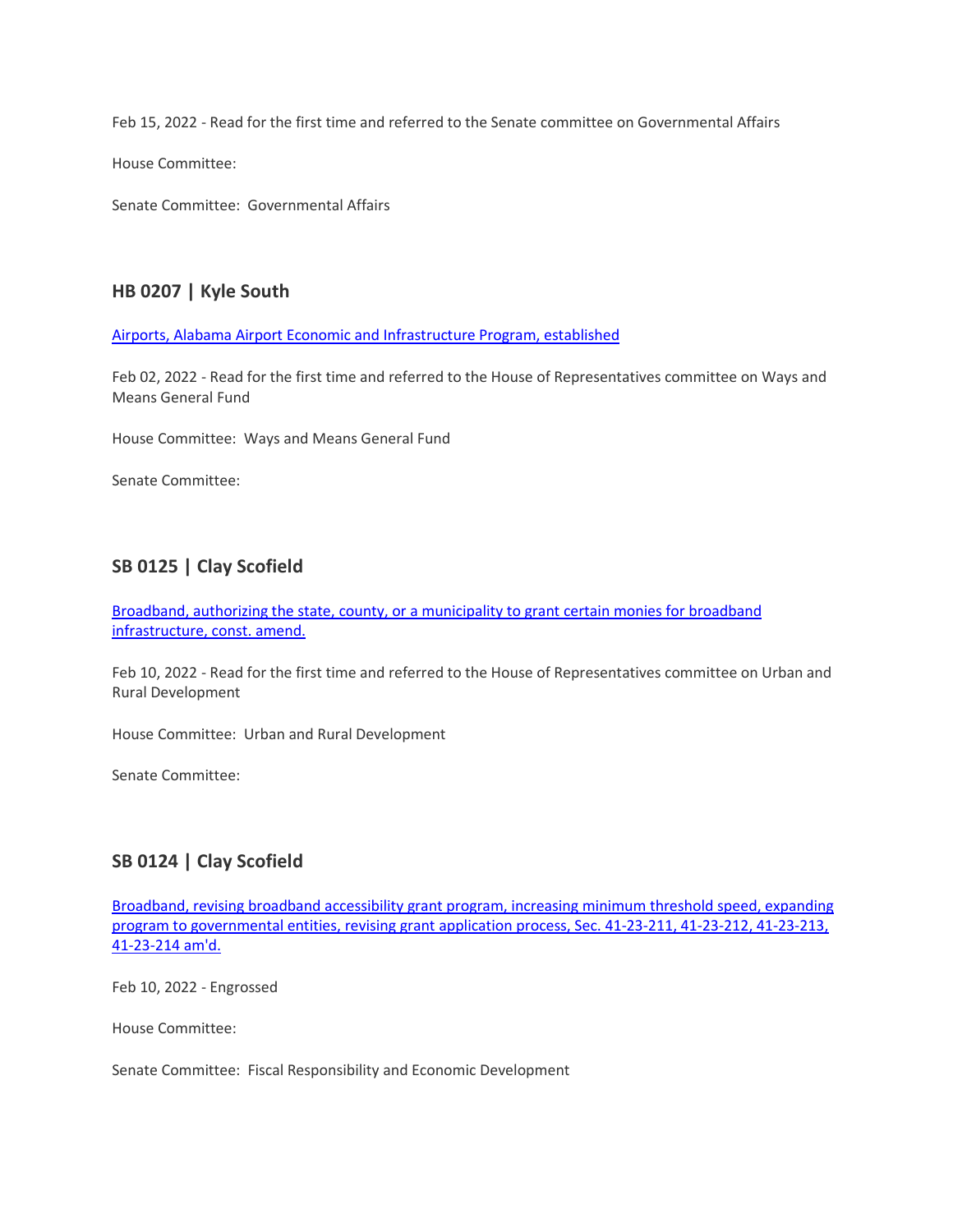### **SB 0123 | Clay Scofield**

[Broadband, Connect Alabama Act o 2021 amended, minumum](https://url.emailprotection.link/?bWZQ2OAas-nOPOIOCRKwAVD-m9cgCbBTYLJqqwPXR79MkWgwoza2RWffyjTn29nMRJZgRXxqY31qC44sB61ZawBGOw6Jsggvh0cjqxpCiPVd1Yo9L9Tts_KrCEQCqgtR39-U-3BTFsx9zayCKagpcKMqzoXg4jxsGlJvBwJK8mQOxhq-p7gW_P2-iZlWmIf8bX_r6lbD3suD2UMc8AKqcIsqKlfzjv7aehB1dnRbMHX0iPHimsXE8MPjF2v75oUDs513ZrqU1X5Ygy3l2qKZi2x6ut34Y1yoKqmbaYz-_D2eXyMJ-GG_euSHfa8flgdlGfNwYixGnSNGKVM-eugGnwHpwzqusflY5mGDO0oGHD12nEGUwx2W3bswsbV-I-Dsx_bLImAkXb0qhMLRkAvMV725Bot-3DmxWoNAQA2VUyilrpEpuBTwYaXJHUNmANKoWKgQRYzMqYoC5LTo4oY2tB-c7BOyRAQsY9vEQGNt-dhvM6f3PPT9Uomkm4S6U84524rokCsw_6x_nTh9CfJA_6fqxMCqfEIeneKLNTTbNn80mp6MOS4oiluww6tR5r_F9CLtrHjuilxjVyYcX1TKYUPJtdflHROy99_M7vqJCfz4nBL1GH9DQDTS_NYhIPDFu) service threshold increased, Alabama Digital [Expansion Division chief authorized to enter nondisclosure agreements, Connect Alabama Fund expenditure](https://url.emailprotection.link/?bWZQ2OAas-nOPOIOCRKwAVD-m9cgCbBTYLJqqwPXR79MkWgwoza2RWffyjTn29nMRJZgRXxqY31qC44sB61ZawBGOw6Jsggvh0cjqxpCiPVd1Yo9L9Tts_KrCEQCqgtR39-U-3BTFsx9zayCKagpcKMqzoXg4jxsGlJvBwJK8mQOxhq-p7gW_P2-iZlWmIf8bX_r6lbD3suD2UMc8AKqcIsqKlfzjv7aehB1dnRbMHX0iPHimsXE8MPjF2v75oUDs513ZrqU1X5Ygy3l2qKZi2x6ut34Y1yoKqmbaYz-_D2eXyMJ-GG_euSHfa8flgdlGfNwYixGnSNGKVM-eugGnwHpwzqusflY5mGDO0oGHD12nEGUwx2W3bswsbV-I-Dsx_bLImAkXb0qhMLRkAvMV725Bot-3DmxWoNAQA2VUyilrpEpuBTwYaXJHUNmANKoWKgQRYzMqYoC5LTo4oY2tB-c7BOyRAQsY9vEQGNt-dhvM6f3PPT9Uomkm4S6U84524rokCsw_6x_nTh9CfJA_6fqxMCqfEIeneKLNTTbNn80mp6MOS4oiluww6tR5r_F9CLtrHjuilxjVyYcX1TKYUPJtdflHROy99_M7vqJCfz4nBL1GH9DQDTS_NYhIPDFu)  [amended, Secs. 41-23-271, 41-23-273, 41-23-274 am'd.](https://url.emailprotection.link/?bWZQ2OAas-nOPOIOCRKwAVD-m9cgCbBTYLJqqwPXR79MkWgwoza2RWffyjTn29nMRJZgRXxqY31qC44sB61ZawBGOw6Jsggvh0cjqxpCiPVd1Yo9L9Tts_KrCEQCqgtR39-U-3BTFsx9zayCKagpcKMqzoXg4jxsGlJvBwJK8mQOxhq-p7gW_P2-iZlWmIf8bX_r6lbD3suD2UMc8AKqcIsqKlfzjv7aehB1dnRbMHX0iPHimsXE8MPjF2v75oUDs513ZrqU1X5Ygy3l2qKZi2x6ut34Y1yoKqmbaYz-_D2eXyMJ-GG_euSHfa8flgdlGfNwYixGnSNGKVM-eugGnwHpwzqusflY5mGDO0oGHD12nEGUwx2W3bswsbV-I-Dsx_bLImAkXb0qhMLRkAvMV725Bot-3DmxWoNAQA2VUyilrpEpuBTwYaXJHUNmANKoWKgQRYzMqYoC5LTo4oY2tB-c7BOyRAQsY9vEQGNt-dhvM6f3PPT9Uomkm4S6U84524rokCsw_6x_nTh9CfJA_6fqxMCqfEIeneKLNTTbNn80mp6MOS4oiluww6tR5r_F9CLtrHjuilxjVyYcX1TKYUPJtdflHROy99_M7vqJCfz4nBL1GH9DQDTS_NYhIPDFu)

Feb 10, 2022 - Read for the first time and referred to the House of Representatives committee on Urban and Rural Development

House Committee: Urban and Rural Development

Senate Committee:

#### **SB 0083 | Tim Melson**

[Airports, Alabama Airport Economic and Infrastructure Program, established](https://url.emailprotection.link/?bQcKfcKmspwi213vlMD9loRIUf22Y-M9Jo4Rvat5dvNG1-qsCBsBYshdf5Y3NAjQX1XdNjLAzB0Hxl60VEySXRAwcgCR_FMZHQeMsL2jFhEfnCaAIg-cYiyxNtt1u1L_9sUhWlmfjIB-9Jdm2o7yzQkGXS3s_cku1r5gVoiW_r_AZhdeb3dr0_Dx-6AWgQcuM4WPwx5tdXQmHwOI1BxiQ5inYK2deKrMh0vzFwjLNNKqJY11b8hxkIcE8LIoGW3fDGWXU_0Rs_x7aziuKvh1wltZzIUR7w1AQBmjavHbIScRu2V3C7KDwh4LaX2dpgwRhkK3-_HwmsOOm0jlSbOlJ3L8AycBjpZcdQHit8WgF4iGI2SkloXC-NU1UoQFRL1l73SXI8_Olu7CDS8RTdTlmOfUP3-pU8dPQMAy7MkLKNyrYTqpaA7Ng2tppv0F7BTKI0z0r1efU30Pd1Oh8KnIxhfoyMieed-G9vuNKfEu5Ks5FWEFFB9s9YK78gHOWqARkGpcdx7ljBey0AXzIzck0A8ImFezoIbn_25WPVotovzIBuTMrOq0jmM33VYbARWp41biTGBqqOkV8fhuq2XQ-s5kca6qO_JFZkB6KziDVlrddK7po_9ZgzfexaPrEVRhw)

Feb 08, 2022 - Read for the first time and referred to the House of Representatives committee on Ways and Means General Fund

House Committee: Ways and Means General Fund

Senate Committee:

#### **HB 0082 | Danny Garrett**

[Small Business Relief and Revitalization Act of 2022, cancellation of indebtedness income exempt from](https://url.emailprotection.link/?br0u1fMe1aTkB4qR5J3GtKeytNGBVMMBZiz12zZBzY2WH4ukQ-jT5OCcNmOFp6jWbBbVCFmAcdPfkWUROTtcz1LdVrYJXoNGi6pe0QQDedIDz3_TTx2ufIhHuoC_NAosXdjoFoYz-EjaBNJvnPKtwgc_ZW5B23JP_qLmmLDHknti2SyTgZgSz10CeGVwMNYSEnxkW7O-P6H2ShZXnLbYVhiU2HWQqdKhcd9l7fyRmBEz0cwReosfWUDwrn9E5mPV2WmQYL5KW3q5yNREUy5UtT8ASTm9pxuKkKEPEYTFtSxiIl01yFnyxm-1ZaB9dC33S-JC4CyS1VRNaNEAoPcaWnQ5h-HbxjnGs8XCOCn8CdFAC3yG0GGDxN7SDStnOmPt1CnsKaN2gjpnhTmXgP9iUoRlxjhS1fmLttnwdzW7Hh1T2caxpxaBb5UaxhCXmXK6hfcsTac7HFucIR1d2xyLLJp3OwqGA8rlJRHP59E_2rSRpbRpp4GekWPd-VBqmKEhno11MFBdMQNlmzQ_n255X-Q9vNyzbcI3q7KY5VRRjCQxRN-JbJmEoA5MOmYDjgps1LbuXKWQu8rfkza8dXY1Vu-pyS39XzCMY6DtBQNHkla3pmKgTON3mJKnK3Y-HOcjI)  [income tax, financial institution excise tax and corporate income tax due date extension, certain business](https://url.emailprotection.link/?br0u1fMe1aTkB4qR5J3GtKeytNGBVMMBZiz12zZBzY2WH4ukQ-jT5OCcNmOFp6jWbBbVCFmAcdPfkWUROTtcz1LdVrYJXoNGi6pe0QQDedIDz3_TTx2ufIhHuoC_NAosXdjoFoYz-EjaBNJvnPKtwgc_ZW5B23JP_qLmmLDHknti2SyTgZgSz10CeGVwMNYSEnxkW7O-P6H2ShZXnLbYVhiU2HWQqdKhcd9l7fyRmBEz0cwReosfWUDwrn9E5mPV2WmQYL5KW3q5yNREUy5UtT8ASTm9pxuKkKEPEYTFtSxiIl01yFnyxm-1ZaB9dC33S-JC4CyS1VRNaNEAoPcaWnQ5h-HbxjnGs8XCOCn8CdFAC3yG0GGDxN7SDStnOmPt1CnsKaN2gjpnhTmXgP9iUoRlxjhS1fmLttnwdzW7Hh1T2caxpxaBb5UaxhCXmXK6hfcsTac7HFucIR1d2xyLLJp3OwqGA8rlJRHP59E_2rSRpbRpp4GekWPd-VBqmKEhno11MFBdMQNlmzQ_n255X-Q9vNyzbcI3q7KY5VRRjCQxRN-JbJmEoA5MOmYDjgps1LbuXKWQu8rfkza8dXY1Vu-pyS39XzCMY6DtBQNHkla3pmKgTON3mJKnK3Y-HOcjI)  [tangible personal property ad valorem tax exemption, deposit of certified funds with Revenue in lieu of one](https://url.emailprotection.link/?br0u1fMe1aTkB4qR5J3GtKeytNGBVMMBZiz12zZBzY2WH4ukQ-jT5OCcNmOFp6jWbBbVCFmAcdPfkWUROTtcz1LdVrYJXoNGi6pe0QQDedIDz3_TTx2ufIhHuoC_NAosXdjoFoYz-EjaBNJvnPKtwgc_ZW5B23JP_qLmmLDHknti2SyTgZgSz10CeGVwMNYSEnxkW7O-P6H2ShZXnLbYVhiU2HWQqdKhcd9l7fyRmBEz0cwReosfWUDwrn9E5mPV2WmQYL5KW3q5yNREUy5UtT8ASTm9pxuKkKEPEYTFtSxiIl01yFnyxm-1ZaB9dC33S-JC4CyS1VRNaNEAoPcaWnQ5h-HbxjnGs8XCOCn8CdFAC3yG0GGDxN7SDStnOmPt1CnsKaN2gjpnhTmXgP9iUoRlxjhS1fmLttnwdzW7Hh1T2caxpxaBb5UaxhCXmXK6hfcsTac7HFucIR1d2xyLLJp3OwqGA8rlJRHP59E_2rSRpbRpp4GekWPd-VBqmKEhno11MFBdMQNlmzQ_n255X-Q9vNyzbcI3q7KY5VRRjCQxRN-JbJmEoA5MOmYDjgps1LbuXKWQu8rfkza8dXY1Vu-pyS39XzCMY6DtBQNHkla3pmKgTON3mJKnK3Y-HOcjI)time surety bond for licensure, average monthly sales tax liability for estimated payments increased, Secs. [40-16-3.1, 40-18-39.1 added; Secs. 40-9-1, 40-23-6, 40-23-6.1, 40-23-7 am'd.](https://url.emailprotection.link/?br0u1fMe1aTkB4qR5J3GtKeytNGBVMMBZiz12zZBzY2WH4ukQ-jT5OCcNmOFp6jWbBbVCFmAcdPfkWUROTtcz1LdVrYJXoNGi6pe0QQDedIDz3_TTx2ufIhHuoC_NAosXdjoFoYz-EjaBNJvnPKtwgc_ZW5B23JP_qLmmLDHknti2SyTgZgSz10CeGVwMNYSEnxkW7O-P6H2ShZXnLbYVhiU2HWQqdKhcd9l7fyRmBEz0cwReosfWUDwrn9E5mPV2WmQYL5KW3q5yNREUy5UtT8ASTm9pxuKkKEPEYTFtSxiIl01yFnyxm-1ZaB9dC33S-JC4CyS1VRNaNEAoPcaWnQ5h-HbxjnGs8XCOCn8CdFAC3yG0GGDxN7SDStnOmPt1CnsKaN2gjpnhTmXgP9iUoRlxjhS1fmLttnwdzW7Hh1T2caxpxaBb5UaxhCXmXK6hfcsTac7HFucIR1d2xyLLJp3OwqGA8rlJRHP59E_2rSRpbRpp4GekWPd-VBqmKEhno11MFBdMQNlmzQ_n255X-Q9vNyzbcI3q7KY5VRRjCQxRN-JbJmEoA5MOmYDjgps1LbuXKWQu8rfkza8dXY1Vu-pyS39XzCMY6DtBQNHkla3pmKgTON3mJKnK3Y-HOcjI)

Feb 17, 2022 - Motion to Read a Third Time and Pass adopted Roll Call 336

House Committee:

Senate Committee: Finance and Taxation Education

**HB 0021 | Scott Stadthagen**